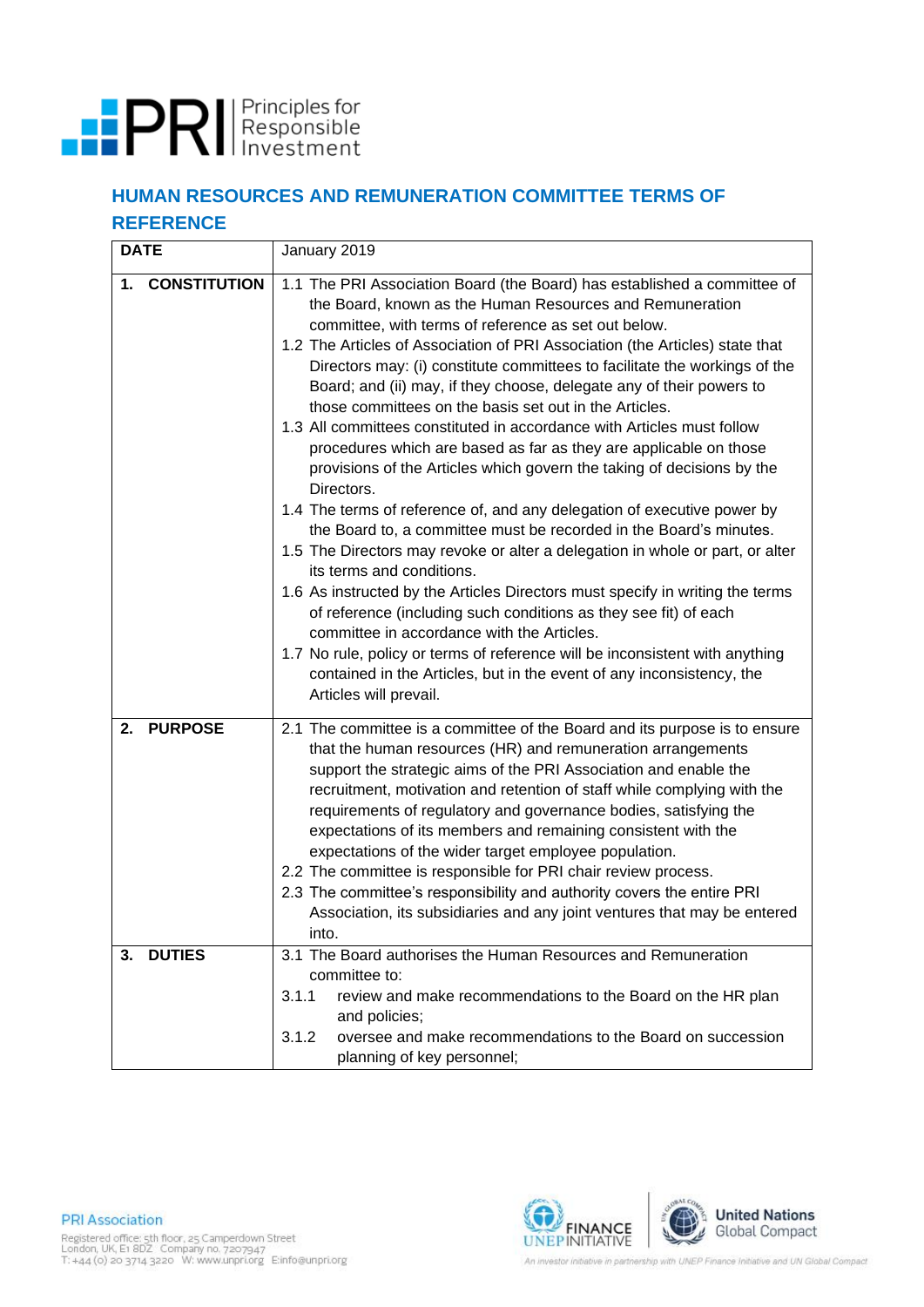|                     | 3.1.3<br>provide guidance to the Executive on the structure of the Executive                                                       |  |  |  |  |
|---------------------|------------------------------------------------------------------------------------------------------------------------------------|--|--|--|--|
|                     | appraisal process; and make recommendations to the Board on                                                                        |  |  |  |  |
|                     | basis of the Executive appraisal process.;                                                                                         |  |  |  |  |
|                     | 3.1.4<br>by way of the chair of the committee act, as a point of contact to                                                        |  |  |  |  |
|                     | whom individuals can raise concerns as part of the PRI's                                                                           |  |  |  |  |
|                     | Whistleblowing Policy, and take appropriate action to investigate                                                                  |  |  |  |  |
|                     | and resolve any concerns raised.                                                                                                   |  |  |  |  |
|                     | 3.1.5<br>give advice to the Board for final decision-making on terms of                                                            |  |  |  |  |
|                     | employment of executives, including, without limitation, salaries,                                                                 |  |  |  |  |
|                     | bonuses, benefits in kind, and the duration of their contracts;                                                                    |  |  |  |  |
|                     | 3.1.6                                                                                                                              |  |  |  |  |
|                     | regularly review the ongoing appropriateness and relevance of the                                                                  |  |  |  |  |
|                     | remuneration policy to ensure that the policies and practice                                                                       |  |  |  |  |
|                     | applicable to all staff facilitate the employment and motivation of                                                                |  |  |  |  |
|                     | people of the required quality;                                                                                                    |  |  |  |  |
|                     | 3.1.7<br>receive evidence on internal and external trends in remuneration                                                          |  |  |  |  |
|                     | and benefits, including where necessary commissioning any reports<br>or surveys aimed at establishing the PRI's market position or |  |  |  |  |
|                     | exploring particular aspects of remuneration;                                                                                      |  |  |  |  |
|                     | approve salary review process and any collective annual increment<br>3.1.8                                                         |  |  |  |  |
|                     | available for reviews;                                                                                                             |  |  |  |  |
|                     | 3.1.9<br>give advice to the Board for final decision making on any major                                                           |  |  |  |  |
|                     | changes to the benefits policy;                                                                                                    |  |  |  |  |
|                     | 3.1.10<br>give advice to the Board for final decision making on the annual                                                         |  |  |  |  |
|                     | appraisal process and remuneration of the CEO and                                                                                  |  |  |  |  |
|                     | give advice to the Board for final decision making on the terms and<br>3.1.11                                                      |  |  |  |  |
|                     | conditions relating to the remuneration of the Board Chair.                                                                        |  |  |  |  |
|                     | 3.2 For the avoidance of doubt, the committee would not normally be                                                                |  |  |  |  |
|                     | concerned with individual salaries or terms of employment unless they                                                              |  |  |  |  |
|                     | fall outside the scope of agreed policies or delegated authorities.                                                                |  |  |  |  |
|                     |                                                                                                                                    |  |  |  |  |
| <b>DUTIES</b><br>4. | <b>PRI CEO review</b>                                                                                                              |  |  |  |  |
|                     | 4.1 The role of the committee includes facilitating the process by which the                                                       |  |  |  |  |
|                     | Board evaluates the CEO's performance, including:                                                                                  |  |  |  |  |
|                     | coordinating the CEO review process;<br>4.1.1                                                                                      |  |  |  |  |
|                     | 4.1.2<br>making recommendations to the Board on the CEO's performance;                                                             |  |  |  |  |
|                     | facilitating the Board discussion of the CEO's performance and<br>4.1.3                                                            |  |  |  |  |
|                     | communicate the Board's discussion of the CEO's performance to                                                                     |  |  |  |  |
|                     | the CEO; and                                                                                                                       |  |  |  |  |
|                     | give advice to the Board for final decision making on the terms and                                                                |  |  |  |  |
|                     | conditions relating to the remuneration of the CEO.                                                                                |  |  |  |  |
|                     |                                                                                                                                    |  |  |  |  |
| <b>DUTIES</b><br>5. | <b>PRI Chair review</b>                                                                                                            |  |  |  |  |
|                     | 5.1 The role of the committee includes facilitating the process by which the                                                       |  |  |  |  |
|                     | Board evaluates the Chair's performance, including:                                                                                |  |  |  |  |
|                     | coordinating the Chair review process;<br>5.1.1                                                                                    |  |  |  |  |
|                     | 5.1.2<br>making recommendations to the Board on the Chair's performance;                                                           |  |  |  |  |
|                     | 5.1.3<br>facilitating the Board discussion of the Chair's performance and                                                          |  |  |  |  |
|                     | communicate the Board's discussion of the Chair's performance to                                                                   |  |  |  |  |
|                     | the Chair; and                                                                                                                     |  |  |  |  |

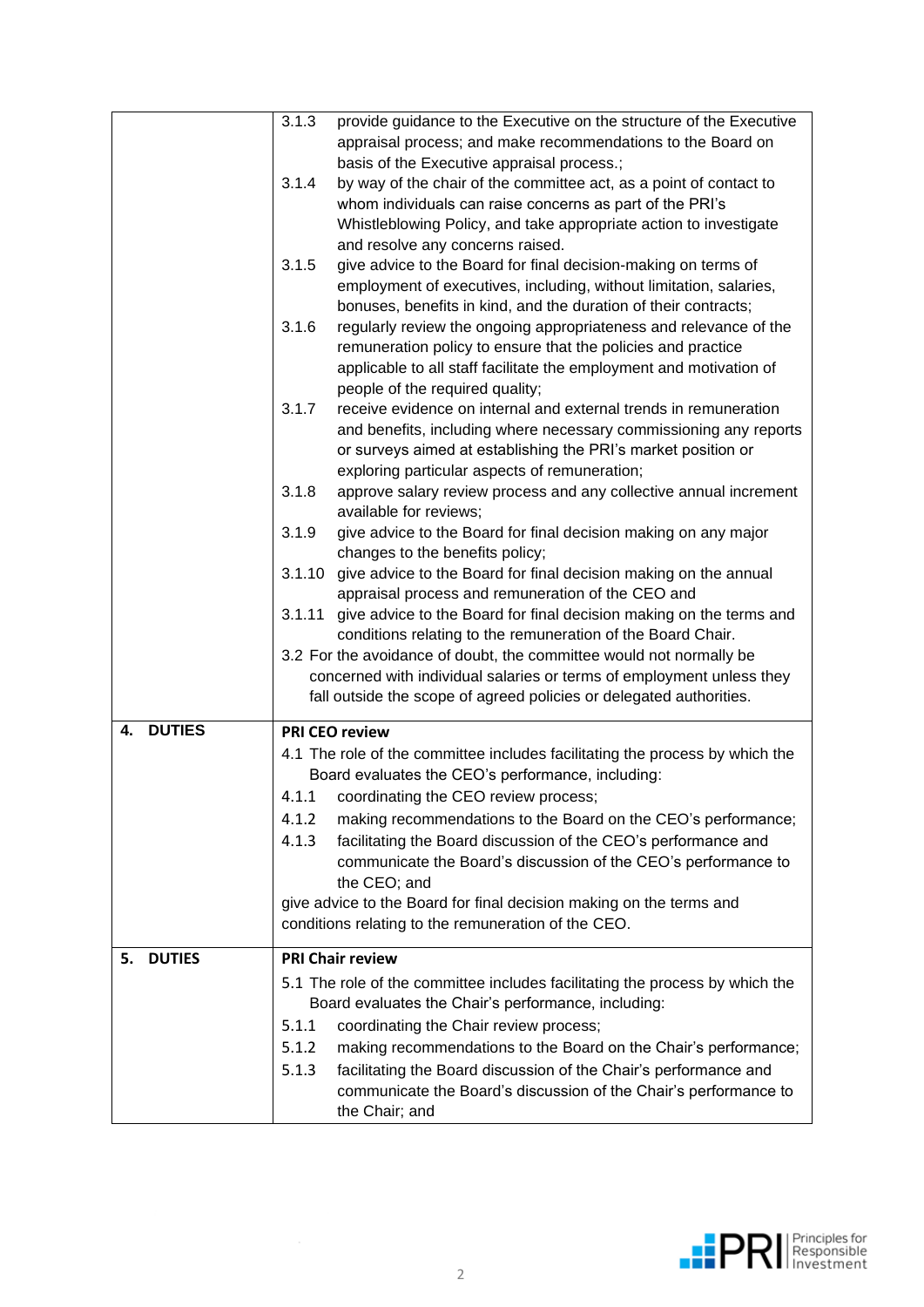|    |                                             | 5.1.4<br>give advice to the Board for final decision making on the terms and<br>conditions relating to the remuneration of the Board Chair                                                                                                                                                                                                                                                                                                                                                                                                                                                                                                                                                                                                                                                                                                                                                                                                       |  |  |  |  |  |
|----|---------------------------------------------|--------------------------------------------------------------------------------------------------------------------------------------------------------------------------------------------------------------------------------------------------------------------------------------------------------------------------------------------------------------------------------------------------------------------------------------------------------------------------------------------------------------------------------------------------------------------------------------------------------------------------------------------------------------------------------------------------------------------------------------------------------------------------------------------------------------------------------------------------------------------------------------------------------------------------------------------------|--|--|--|--|--|
| 6. | <b>DUTIES</b>                               | 6.1 The committee will also consider other topics, as referred to it from time<br>to time by the Board.                                                                                                                                                                                                                                                                                                                                                                                                                                                                                                                                                                                                                                                                                                                                                                                                                                          |  |  |  |  |  |
| 7. | <b>COMPOSITION</b>                          | 7.1 The committee will comprise of Board Directors.<br>7.2 There is to be a minimum of three and a maximum of five committee<br>members at all times.<br>7.3 Committee members and the committee chair are appointed by the<br>Board.                                                                                                                                                                                                                                                                                                                                                                                                                                                                                                                                                                                                                                                                                                            |  |  |  |  |  |
| 8. | <b>QUROUM</b>                               | 8.1 A quorum of the committee is set out in the table below:<br><b>Committee members</b><br>Quorum<br>3<br>$\overline{2}$<br>3<br>$\overline{\mathbf{4}}$<br>5<br>3                                                                                                                                                                                                                                                                                                                                                                                                                                                                                                                                                                                                                                                                                                                                                                              |  |  |  |  |  |
| 9. | <b>MEETING</b><br><b>PROCEDURES</b>         | 9.1 In the absence of the committee chair, the remaining members present<br>can elect one of themselves to chair the meeting.<br>9.2 Questions arising at any meeting must be determined by a majority of<br>votes of the committee members present that are entitled to vote.<br>9.3 In the case of an equality of votes, the chair of the committee will not<br>have a second or casting vote but a decision on the relevant matter<br>must be referred to the next available meeting of the Directors.                                                                                                                                                                                                                                                                                                                                                                                                                                        |  |  |  |  |  |
|    | <b>10. ATTENDANCE</b><br><b>AT MEETINGS</b> | 10.1<br>The expectation is that committee members attend all committee<br>meetings, either in person or by conference call.<br>Other Board Directors have the right to attend the committee meetings.<br>Permanent UN Advisors, members of the PRI Executive and any<br>advisers appointed by the committee may attend any meeting of the<br>committee if invited by the committee.<br>Board Directors, Permanent UN Advisors and members of the PRI<br>10.2<br>Executive cannot attend any part of a committee meeting at which their<br>own position is being discussed, except by invitation. No member of the<br>committee or person in attendance at a meeting will be present or will<br>participate when matters relating to his or her own remuneration or<br>terms and conditions of service are discussed.<br>The PRI Chief People Officer or their nominee is the secretary of<br>10.3<br>the committee and will attend the meetings. |  |  |  |  |  |
|    | <b>11. FREQUENCY</b><br>OF MEETINGS         | 11.1<br>Meetings are to be held not less than twice annually and at such<br>other times as required.                                                                                                                                                                                                                                                                                                                                                                                                                                                                                                                                                                                                                                                                                                                                                                                                                                             |  |  |  |  |  |
|    | 12. NOTICE OF<br><b>MEETINGS</b>            | 12.1<br>Meetings of the committee are called by the secretary of the<br>committee at the request of the committee chair.<br>12.2<br>Unless otherwise agreed, notice of each meeting confirming the<br>venue, time and date, together with an agenda of items to be<br>discussed, are to be forwarded to each member of the committee and<br>any other person required to attend, no later than five working days                                                                                                                                                                                                                                                                                                                                                                                                                                                                                                                                 |  |  |  |  |  |

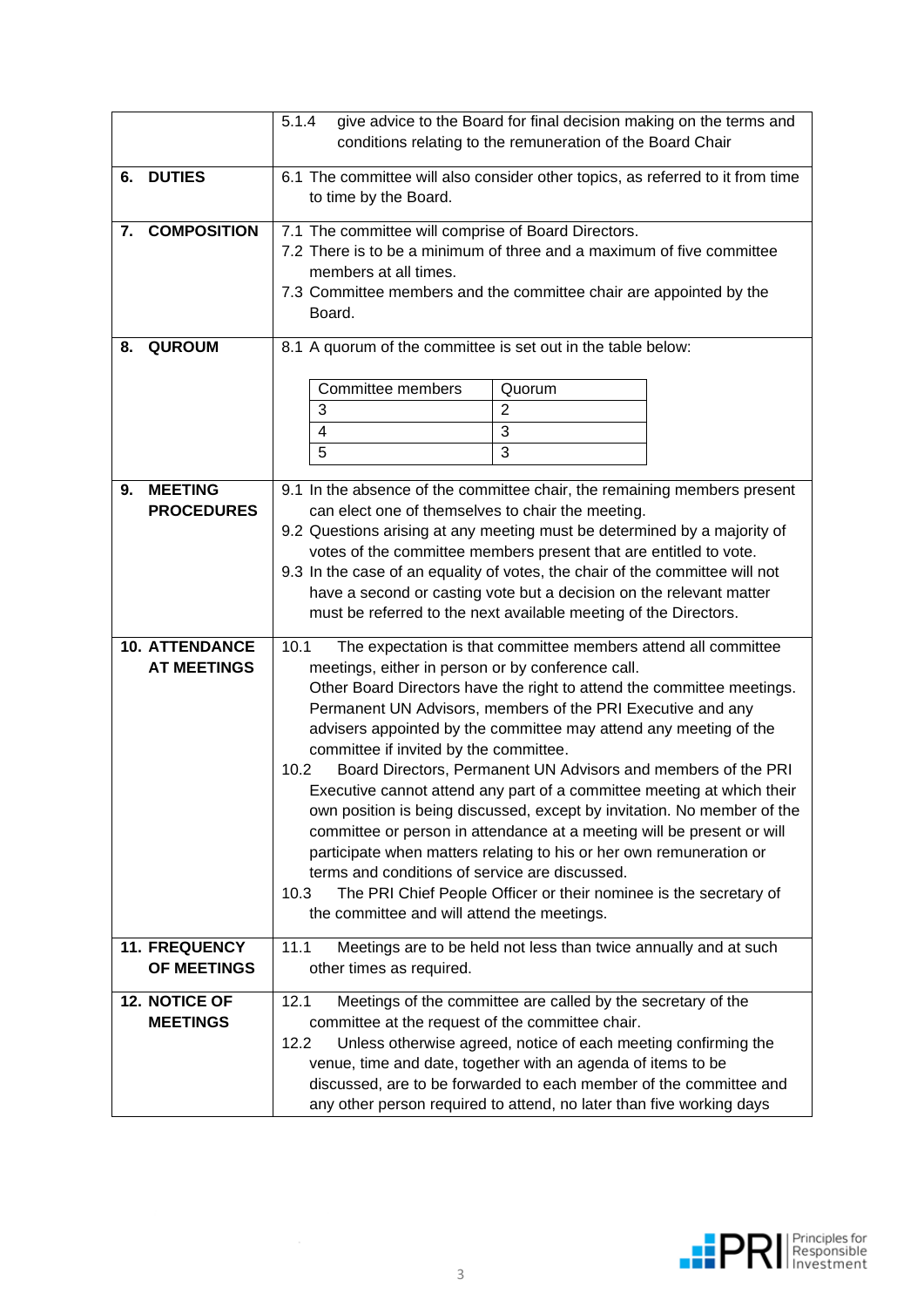| before the meeting. Supporting papers are to be sent to committee |                                                                                                                                                                                                                                                                                                                                                                                                                                                                                                                                                                                                                                                                                                                                                                                                                                                                                                                                                                                                                                                                                                                                                                                                                                   |  |  |  |  |  |
|-------------------------------------------------------------------|-----------------------------------------------------------------------------------------------------------------------------------------------------------------------------------------------------------------------------------------------------------------------------------------------------------------------------------------------------------------------------------------------------------------------------------------------------------------------------------------------------------------------------------------------------------------------------------------------------------------------------------------------------------------------------------------------------------------------------------------------------------------------------------------------------------------------------------------------------------------------------------------------------------------------------------------------------------------------------------------------------------------------------------------------------------------------------------------------------------------------------------------------------------------------------------------------------------------------------------|--|--|--|--|--|
|                                                                   | members and to other attendees as appropriate, at the same time.                                                                                                                                                                                                                                                                                                                                                                                                                                                                                                                                                                                                                                                                                                                                                                                                                                                                                                                                                                                                                                                                                                                                                                  |  |  |  |  |  |
| <b>13. MINUTES OF</b><br><b>MEETINGS</b>                          | 13.1<br>The secretary of the committee will ensure that a formal record of<br>committee proceedings and resolutions is maintained.<br>13.2<br>Following approval of the minutes by the chair of the committee<br>they are to be circulated to all members of the committee.                                                                                                                                                                                                                                                                                                                                                                                                                                                                                                                                                                                                                                                                                                                                                                                                                                                                                                                                                       |  |  |  |  |  |
| <b>14. AUTHORITY</b>                                              | 14.1<br>The committee is authorised by the Board to:<br>investigate, or cause to be investigated, any activity within its terms<br>14.1.1<br>of reference and make any recommendations which it deems<br>appropriate on any area where action or improvement is needed;<br>14.1.2 make recommendations to the Board on strategic policy issues<br>around human resources and remuneration;<br>14.1.3 seek any information that it requires from any employee or Director<br>of the Company in order to perform its duties and require all<br>employees to co-operate with any request made by the committee;<br>obtain at the Company's expense, so long as resources permit,<br>14.1.4<br>external legal or independent professional advice from such<br>advisers as the committee select, who may at the invitation of the<br>committee attend meetings as necessary;<br>14.1.5 meet for despatch of its business, adjourn and otherwise regulate<br>its meetings as it sees fit including approving items of business by<br>the written resolution procedure set out in the Company's articles of<br>association; and<br>14.1.6<br>delegate any of its duties as is appropriate to such persons or<br>person as it thinks fit. |  |  |  |  |  |
| 15. REVIEW                                                        | 15.1<br>The committee at regular intervals will: review the work undertaken<br>by the committee and its performance, ensure that it is provided with<br>sufficient resources to undertake its duties and recommend any<br>changes it considers necessary to the Board for approval.<br>15.2<br>These terms of reference will be reviewed and, where necessary<br>updated, at least once a year.                                                                                                                                                                                                                                                                                                                                                                                                                                                                                                                                                                                                                                                                                                                                                                                                                                   |  |  |  |  |  |
| <b>16. REPORTING</b><br><b>PROCEDURES</b>                         | 16.1<br>The committee chair is responsible for reporting to the Board the<br>activities of the committee at the next available in person Board<br>meeting, either verbally or in writing, or earlier if required. The approved<br>minutes of all meetings and resolutions of the committee are to be<br>circulated in a timely manner to the Board after every meeting. The<br>secretary will retain copies of the minutes and the papers.<br>The committee terms of reference, including any duties delegated<br>16.2<br>by the Board, will be disclosed on the PRI website.<br>16.3<br>The Board will provide an annual report to signatories on the<br>committee's activities, including any recommendations made, the<br>number of meetings and attendance by each committee member.<br>16.4<br>The committee chair, or another designated member of the<br>committee, is expected to attend the Signatory General Meeting to<br>answer questions on the committee's activities and responsibilities.                                                                                                                                                                                                                         |  |  |  |  |  |